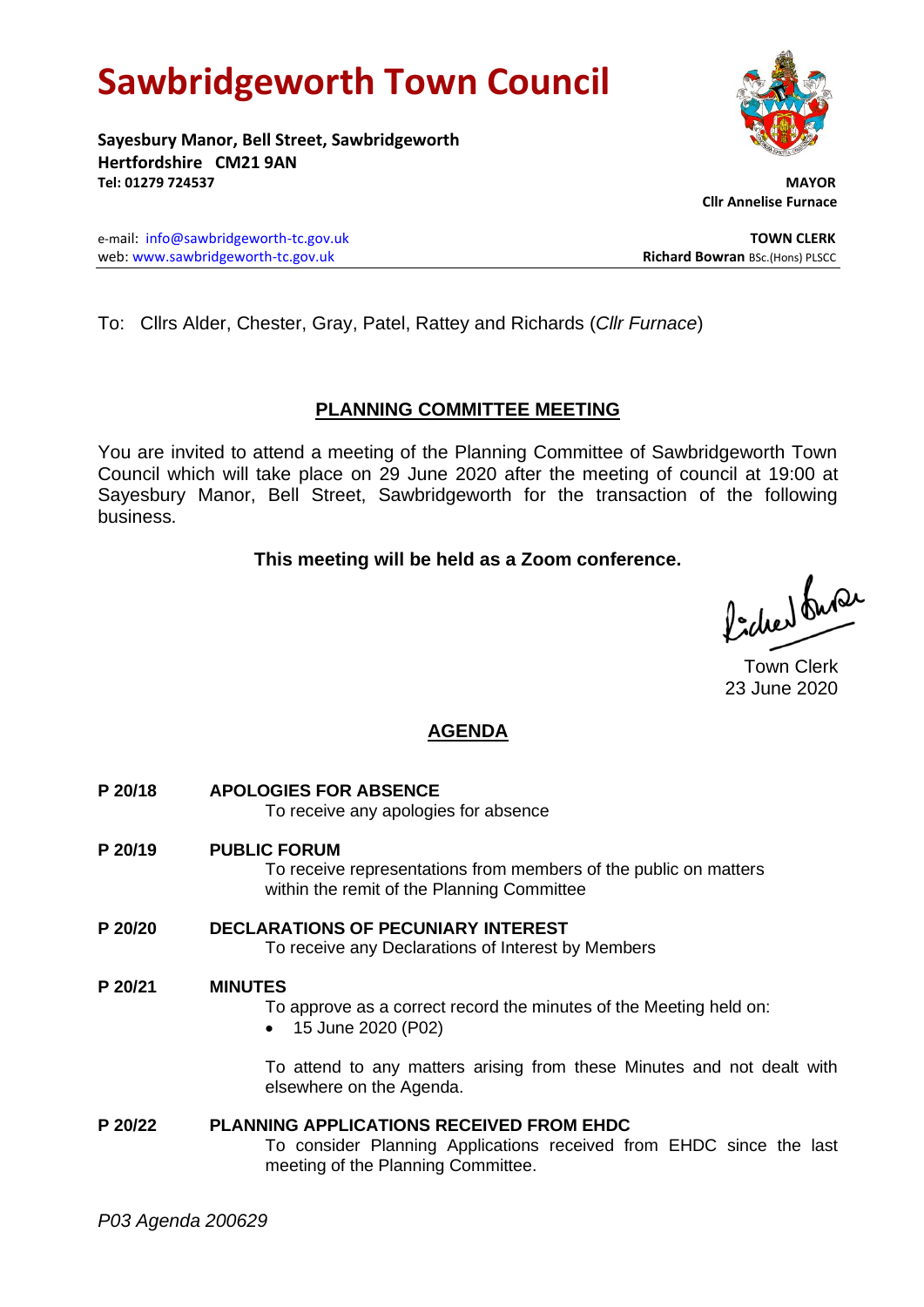#### **3/20/0854/HH Penrhyn, London Road, Spellbrook**

[Retention of](https://publicaccess.eastherts.gov.uk/online-applications/applicationDetails.do?activeTab=documents&keyVal=Q9T4Z4GL00X00) Garage **Applicant:** Mr Hussain **\_\_\_\_\_\_\_\_\_\_\_\_\_\_\_\_\_\_\_\_\_\_\_\_\_\_\_\_\_\_\_\_\_\_\_\_\_\_\_\_\_\_\_\_\_\_\_\_\_\_\_\_\_\_\_\_\_\_\_\_\_\_\_\_\_**

#### **3/20/1082/LBC & 3/20/1081/FUL 29 Station Road, CM21 9JY**

[Proposed single storey extension and change of use of existing barn outbuilding into 1](https://publicaccess.eastherts.gov.uk/online-applications/applicationDetails.do?activeTab=documents&keyVal=QBPTSJGLH5100)  [self-contained residential unit, alterations to](https://publicaccess.eastherts.gov.uk/online-applications/applicationDetails.do?activeTab=documents&keyVal=QBPTSJGLH5100) fenestration and associated development **Applicant:** Mr Colin Hardy

**\_\_\_\_\_\_\_\_\_\_\_\_\_\_\_\_\_\_\_\_\_\_\_\_\_\_\_\_\_\_\_\_\_\_\_\_\_\_\_\_\_\_\_\_\_\_\_\_\_\_\_\_\_\_\_\_\_\_\_\_\_\_\_\_\_**

**\_\_\_\_\_\_\_\_\_\_\_\_\_\_\_\_\_\_\_\_\_\_\_\_\_\_\_\_\_\_\_\_\_\_\_\_\_\_\_\_\_\_\_\_\_\_\_\_\_\_\_\_\_\_\_\_\_\_\_\_\_\_\_\_\_**

## **3/20/1083/HH &**

**3/20/1084/LBC 3 Fair Green, CM21 9AG** [Removal of existing rear lean-to structure. Construction of single storey rear extension.](https://publicaccess.eastherts.gov.uk/online-applications/applicationDetails.do?activeTab=documents&keyVal=QBPTTAGLH5600)  [Insertion of new rear gate.](https://publicaccess.eastherts.gov.uk/online-applications/applicationDetails.do?activeTab=documents&keyVal=QBPTTAGLH5600) **Applicant:** Mrs Sonja Dahl

**\_\_\_\_\_\_\_\_\_\_\_\_\_\_\_\_\_\_\_\_\_\_\_\_\_\_\_\_\_\_\_\_\_\_\_\_\_\_\_\_\_\_\_\_\_\_\_\_\_\_\_\_\_\_\_\_\_\_\_\_\_\_\_\_\_**

#### **P 20/23 LATE PLANNING APPLICATIONS**

To deal with Planning Applications received from EHDC following the Publication of this Agenda and received before 26 June 2020

# **P 20/24 PLANNING DECISIONS MADE BY EHDC**

To receive Planning Decisions from EHDC.

## **3/20/0348/FUL Challenge Active Fitness Centre, London Rd, Spellbrook**

**\_\_\_\_\_\_\_\_\_\_\_\_\_\_\_\_\_\_\_\_\_\_\_\_\_\_\_\_\_\_\_\_\_\_\_\_\_\_\_\_\_\_\_\_\_\_\_\_\_\_\_\_\_\_\_\_\_\_\_\_\_\_\_\_\_**

Portacabin for D2 Use (Assembly and Leisure)

**Applicant:** Mr Joshua Till

## *STC Comment:* No objection

*EHDC Decision***:** Refused. "The proposal constitutes inappropriate development in the Green Belt, and other harm is identified in respect of loss of openness and flood risk. No material considerations or very special circumstances have been identified that would clearly outweigh the harm by reason of inappropriateness and the other identified harm. The proposal is therefore contrary to Policies GBR1 and WAT1 of the East Herts District Plan 2018 and Section 13 of the National Planning Policy Framework (2019)"

**\_\_\_\_\_\_\_\_\_\_\_\_\_\_\_\_\_\_\_\_\_\_\_\_\_\_\_\_\_\_\_\_\_\_\_\_\_\_\_\_\_\_\_\_\_\_\_\_\_\_\_\_\_\_\_\_\_\_\_\_\_\_\_\_\_**

**\_\_\_\_\_\_\_\_\_\_\_\_\_\_\_\_\_\_\_\_\_\_\_\_\_\_\_\_\_\_\_\_\_\_\_\_\_\_\_\_\_\_\_\_\_\_\_\_\_\_\_\_\_\_\_\_\_\_\_\_\_\_\_\_\_**

#### **3/20/0789/HH 46 Bullfields, CM21 9DF** Retention of a garden outbuilding for use as a gym and storage **Applicant:** Mr Sharaz Aslam

*STC Comment:* No objection *EHDC Decision***:** Granted